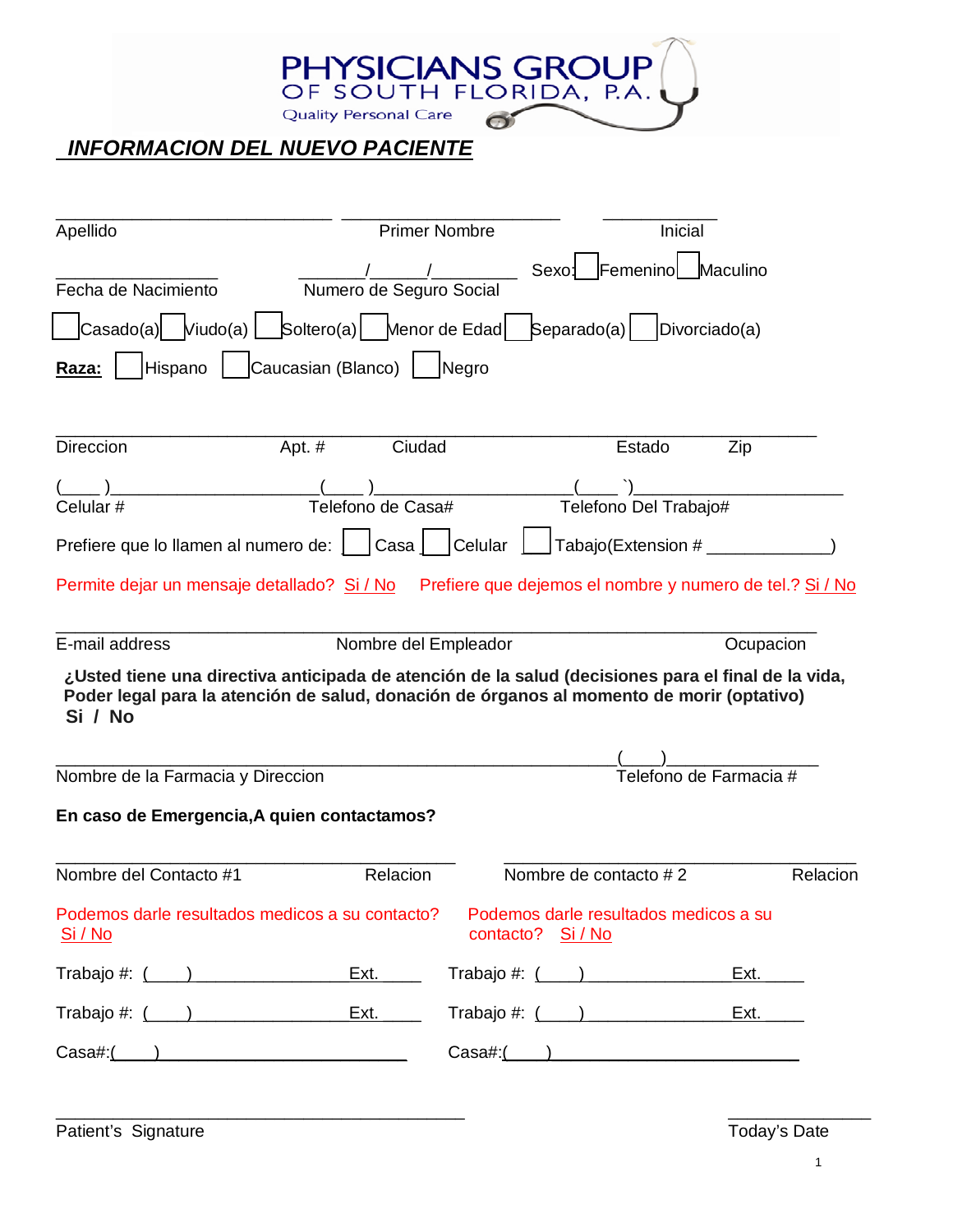

*INTERNAL MEDICINE GASTROENTEROLOGY*  **ALAN R. KUTNER, M.D.** *& ENDOSCOPY* **IVAN M. JONAS, M.D.<br>JANE S. COHEN, M.D. JANE S. COHEN, M.D. ARIN H. NEWMAN, M.D. JASON L. RADICK, M.D. LEILANY IRIZARRY-COLON, M.D. BRIAN G. PACHTER, D.O.**

**DANIEL L. WOLFSON, M.D.** 

## **Solicitud de Comunicaciones Confidenciales**

En ocasiones es necesario comunicarse con nuestros pacientes vía telefónica. A menudo, nuestros pacientes no están disponibles cuando los llamamos y nos gustaría tener el consentimiento de dejar mensajes telefónicos detallados (es decir, los resultados de laboratorio) cuando sea posible. Con el fin de proteger su privacidad, necesitamos su permiso por escrito para dejar mensajes telefónicos detallados en el sistema electrónico de la máquina o la respuesta de voz.

 Sin embargo, cabe señalar que nuestro Aviso de normas de confidencialidad nos permite que le Llamemos con un recordatorio de cortesía con respecto a cualquier cita próxima (s).

Nombre del Paciente: \_\_\_\_\_\_\_\_\_\_\_\_\_\_\_\_\_\_\_\_\_\_\_\_\_\_\_\_\_\_\_\_\_\_Dia de Nacimiento: \_\_\_\_\_\_\_

#### **POR FAVOR SELECCIONAR UNA OPCION:**

Yo doy mi consentimiento de que me dejen mensajes detallados en:

| Mi casa contestador automático: Teléfono # |            |
|--------------------------------------------|------------|
| Mi teléfono celular:                       | Teléfono # |
| Con mi esposa(o) / otros:                  | Nombre:    |

No doy mi consentimiento para que mensajes detallados para se dejen en cualquier contestador automático o buzón de voz; yo prefiere ser contactado personalmente en este número:

| MEJOR FORMA DE CONTACTARME: $\begin{array}{ c c c c c c }\n\hline\n\end{array}$ TEXTO $\begin{array}{ c c c c c c }\n\hline\n\end{array}$ E-MAIL $\begin{array}{ c c c c c }\n\hline\n\end{array}$ GRABACION DE VOZ                                                         |                                                                                                                                                                                                                                |  |  |
|-----------------------------------------------------------------------------------------------------------------------------------------------------------------------------------------------------------------------------------------------------------------------------|--------------------------------------------------------------------------------------------------------------------------------------------------------------------------------------------------------------------------------|--|--|
| Este consentimiento permanecerá en efecto hasta que usted notifica por escrito que desea realizar un<br>cambio.                                                                                                                                                             |                                                                                                                                                                                                                                |  |  |
|                                                                                                                                                                                                                                                                             | Fecha: Distribution of the Contract of the Contract of the Contract of the Contract of the Contract of the Contract of the Contract of the Contract of the Contract of the Contract of the Contract of the Contract of the Con |  |  |
| Si este formulario está firmado por el representante personal, por favor incluya una copia del<br>documento de nombrar el representante personal, por ejemplo, un poder notarial, la forma de<br>designación de representante personal, o para nombrar un tutor o ejecutor. |                                                                                                                                                                                                                                |  |  |
|                                                                                                                                                                                                                                                                             | Fecha________________                                                                                                                                                                                                          |  |  |
|                                                                                                                                                                                                                                                                             |                                                                                                                                                                                                                                |  |  |
| Relación con el paciente: el paciente de la paciente de la paciente de la paciente de la paciente de la pacien                                                                                                                                                              |                                                                                                                                                                                                                                |  |  |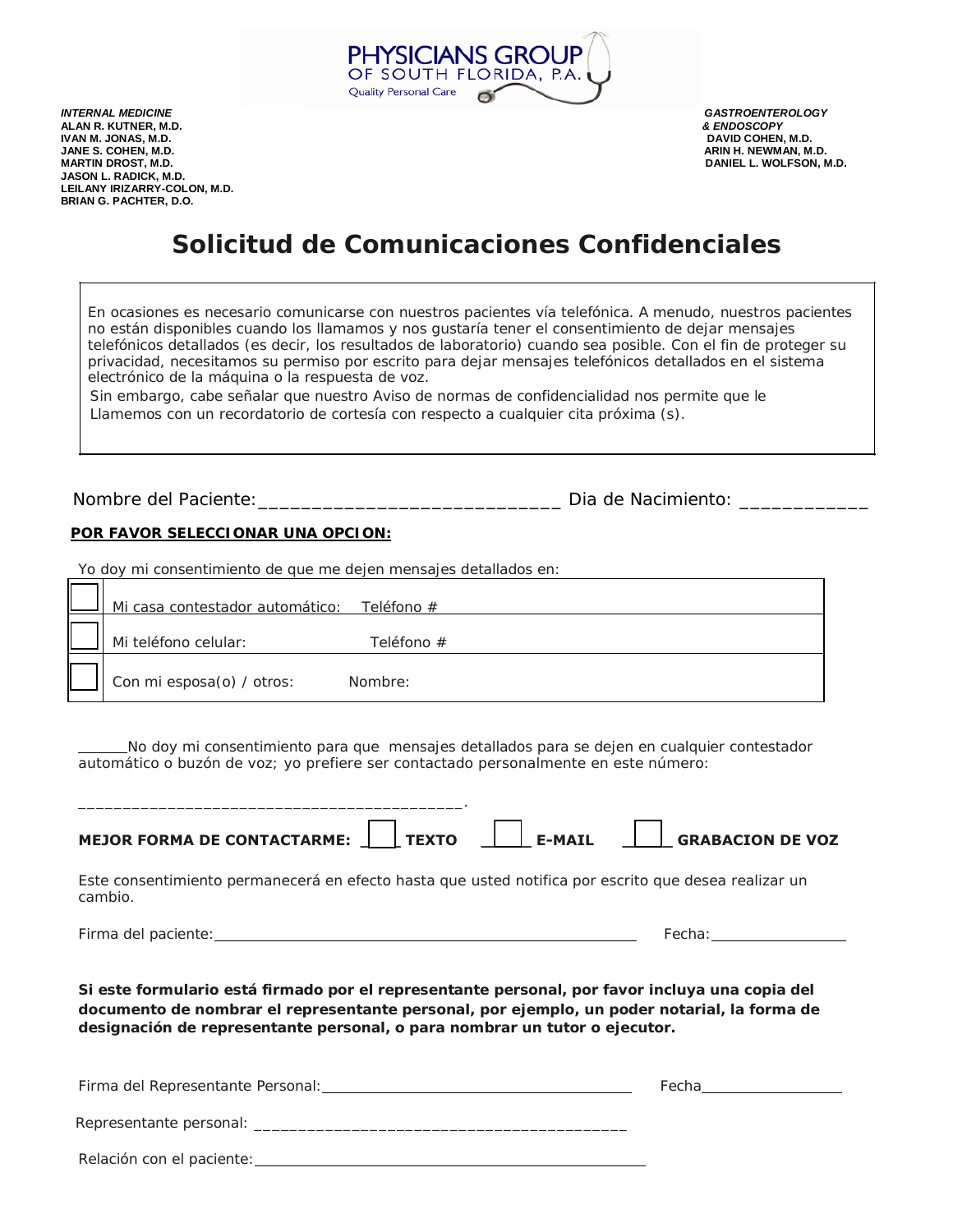## **MEDICINE LIST**

## **NAME: ALLERGIC TO:** (Describe reaction) 1) 2) 3) **IMMUNIZATION RECORD** (Date/Year of last dose taken) Flu Vaccine: Pneumonia vaccine: Tetanus: Hepatitis Vaccine:

List all medicines you are currently taking. Include prescriptions (examples: pills, inhalers,

creams, shots) and over-the-counter medications.

**If you brought your own list, please provide a copy to us**.

| <b>NAME OF MEDICATION</b> | <b>DOSE</b> | <b>DIRECTIONS</b><br>(How do you take it? When? How<br>often? |
|---------------------------|-------------|---------------------------------------------------------------|
|                           |             |                                                               |
|                           |             |                                                               |
|                           |             |                                                               |
|                           |             |                                                               |
|                           |             |                                                               |
|                           |             |                                                               |
|                           |             |                                                               |
|                           |             |                                                               |
|                           |             |                                                               |
|                           |             |                                                               |
|                           |             |                                                               |
|                           |             |                                                               |
|                           |             |                                                               |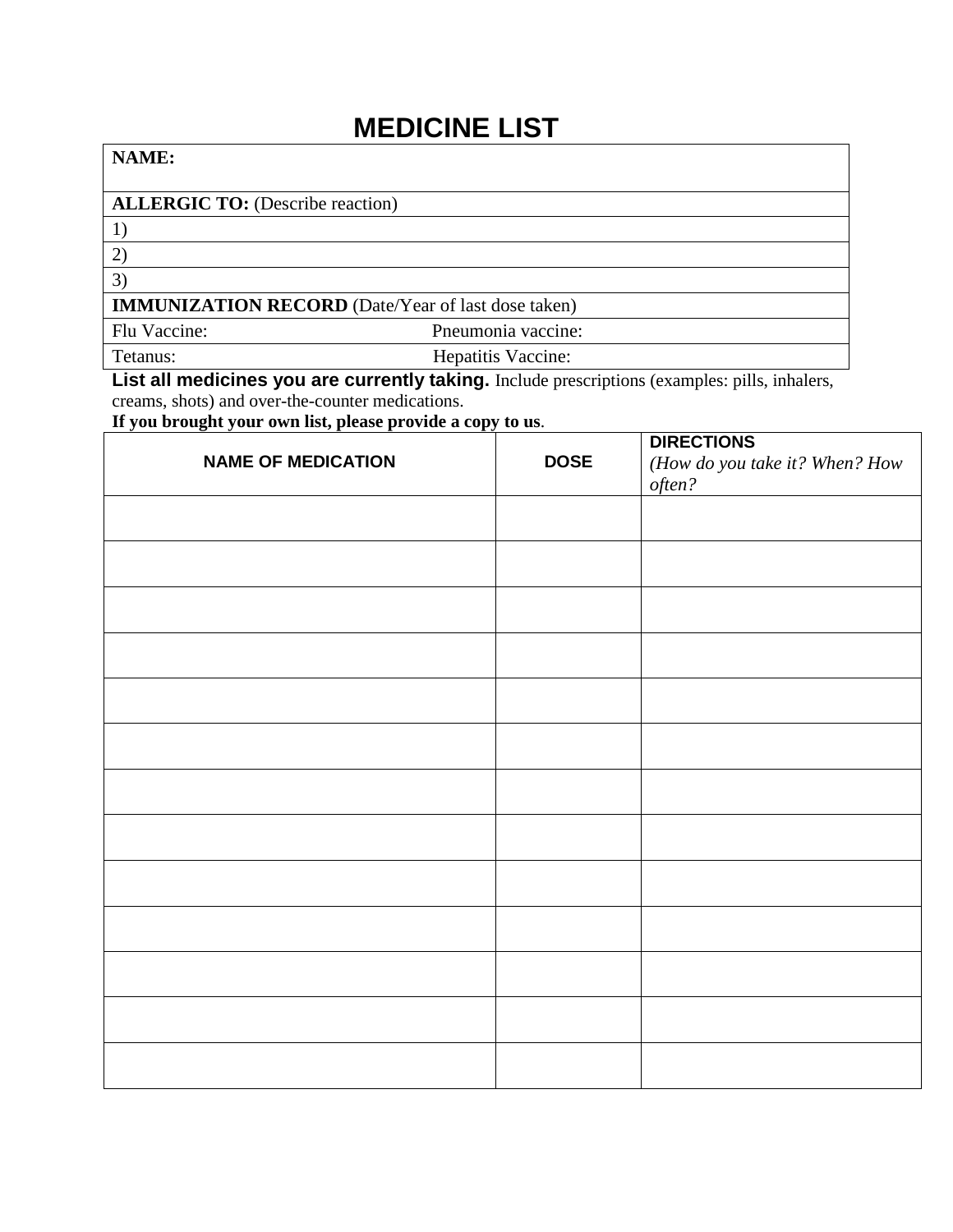

#### **Patient Financial Responsibility Statement**

Thank you for choosing Physicians Group of South Florida, PA (PGSF) as your healthcare provider. The medical services you pursue involve a financial responsibility on your part. This responsibility requires you to ensure payment in full for the services you receive. To assist in understanding that financial responsibility, please read and sign this form.

- 1. You will be required to follow all registration procedures, such as updating personal information, presenting your insurance card, and providing signatures. Your card or other insurance verification must be on file for your insurance to be billed. If we do not have your card on file, or are unable to verify your eligibility for benefits, you will be considered as a self‐pay patient.
- 2. You are responsible for all payment obligations arising out of your treatment. You are responsible for deductibles, co‐payments, co‐insurance, and any other patient responsibility indicated by your insurance carrier and payment is due at the time of services.
- 3. You are responsible for knowing your insurance policy. If you are not familiar with your plan coverage, we suggest you contact your plan provider directly. The burden of proof is your responsibility.
- 4. If your insurance plan requires a referral authorization from a primary care physician, you are responsible for requesting this at your visit. You acknowledge that it is your responsibility to be aware of what services are covered and you agree to pay for any service deemed to be non‐covered or not authorized by the plan.
- 5. If your insurance plan does not remit timely payment on your claim, you will be responsible for payment of the charges within the terms set forth herein. You agree to facilitate payment of claims by contacting your insurance carrier or other plan provider when necessary.
- 6. If you decide not to involve your plan to pay for services, be aware that Physicians Group of South Florida, PA will not file your medical claim.
- 7. If your account has a balance due, we expect payment within thirty (30) days of receipt of your billing statement. If any balance on your account is over ninety (90) days past due, your account will be in default and auto referred to a collection agency. For small balances, between \$2.00 up to \$50.00, we may stop sending billing statements any time after the initial statement, but you understand that the amount shall remain due and owing until paid in full and will be requested to be paid at the time of your next visit.

#### **Additional Fees and Charges**

\_\_\_\_\_\_\_\_\_\_\_\_\_\_\_\_\_\_\_\_\_\_\_\_\_\_\_\_\_\_\_\_\_\_\_\_\_\_\_\_\_\_\_\_\_\_ \_\_\_\_\_\_\_\_\_\_\_\_\_\_\_\_

- Returned checks \$50 fee
- Fill out of any form \$20 fee
- Tax itemized bill \$10 fee
- E‐visits \$30 fee

Patient Signature **Date**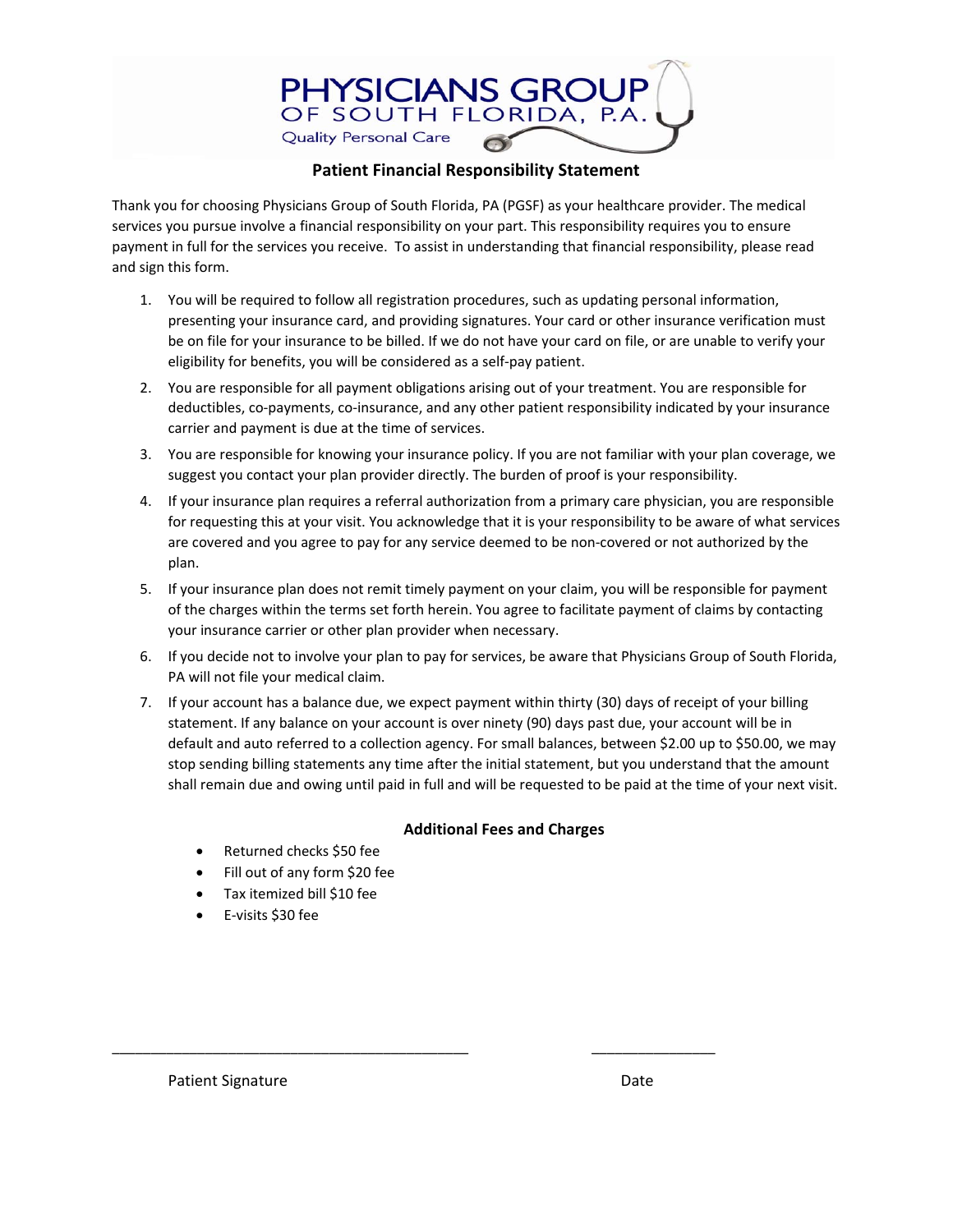#### **Acknowledgement**

**PHYSICIANS GROUP** OF SOUTH FLORIDA, P.A.

**Quality Personal Care** 

You authorize Physicians Group of South Florida, PA to release patient information acquired in the course of your examination and/or treatment; including but not limited to any and all medical records, notes, test results of any kind or other documents related to your treatment that is deemed necessary to process this claim to the necessary insurance companies, third party payors, and/or other physicians or health care entities as they require to participate in your care. It is important to notify us as soon as possible of any changes related to your insurance coverage. Failing to do so may result in unpaid claims, and you will be responsible for the balance of the claim. PGSF does not accept responsibility for incorrect information given by you or your insurance carrier or other plan provider regarding your insurance benefits or benefit plans.

By signing below, each of the undersigned acknowledges that: (i) I have been provided a copy of the Physicians Group of South Florida, PA Patient Financial Responsibility Statement; (ii) I have read, understand, and agree to their provisions and agree to the specified terms; (iii) I agree to pay all charges due (or to become due) to PGSF for the below Patient's care and treatment, including co‐payments and deductibles, as required or provided pursuant to my insurance plan \_\_\_\_\_\_\_\_\_\_\_\_\_\_\_\_\_\_\_\_\_\_\_\_\_\_\_\_\_\_\_\_\_\_\_\_\_\_and/or the insurance plan of another, as applicable; (iv) benefits, if any, paid by a third-party will be credited on the Patient account; (v) regardless of my insurance status or absence of insurance coverage, I am ultimately responsible for the balance on the account for any services rendered; (vi) if I failed to make any of the payment, for which I am responsible in a timely manner, I will be responsible for all costs of collecting the money owed, including court costs, collection agency fees, and attorneys' fees (to the extent allowed by law); and (vii) failure to pay when due may subject me to late payment charges and can adversely affect my credit report. I further agree that a photocopy of this Patient Responsibility Financial Statement shall be as valid as the original. ONCE I HAVE SIGNED THIS AGREEMENT, WHETHER BY ORIGINAL, FACSIMILE OR ELECTRONIC (".PDF") SIGNATURE, I AGREE TO ALL OF THE TERMS AND CONDITIONS CONTAINED HEREIN AND THE AGREEMENT SHALL BE IN FULL FORCE AND EFFECT.

| Patient/Responsibility Party/Guardian | Date of Birth | Date |
|---------------------------------------|---------------|------|
| Witness                               |               | Date |

#### **Waiver of Patient Authorizations**

I do not wish to have information released and prefer to pay at the time of service and/or to be fully responsible for payment of charges and to submit claims to insurance at my discretion.

\_\_\_\_\_\_\_\_\_\_\_\_\_\_\_\_\_\_\_\_\_\_\_\_\_\_\_\_\_\_\_\_\_\_\_\_\_\_\_\_\_\_\_\_ \_\_\_\_\_\_\_\_\_\_\_\_\_\_\_\_\_

| Signature of Patient | Date |
|----------------------|------|
|----------------------|------|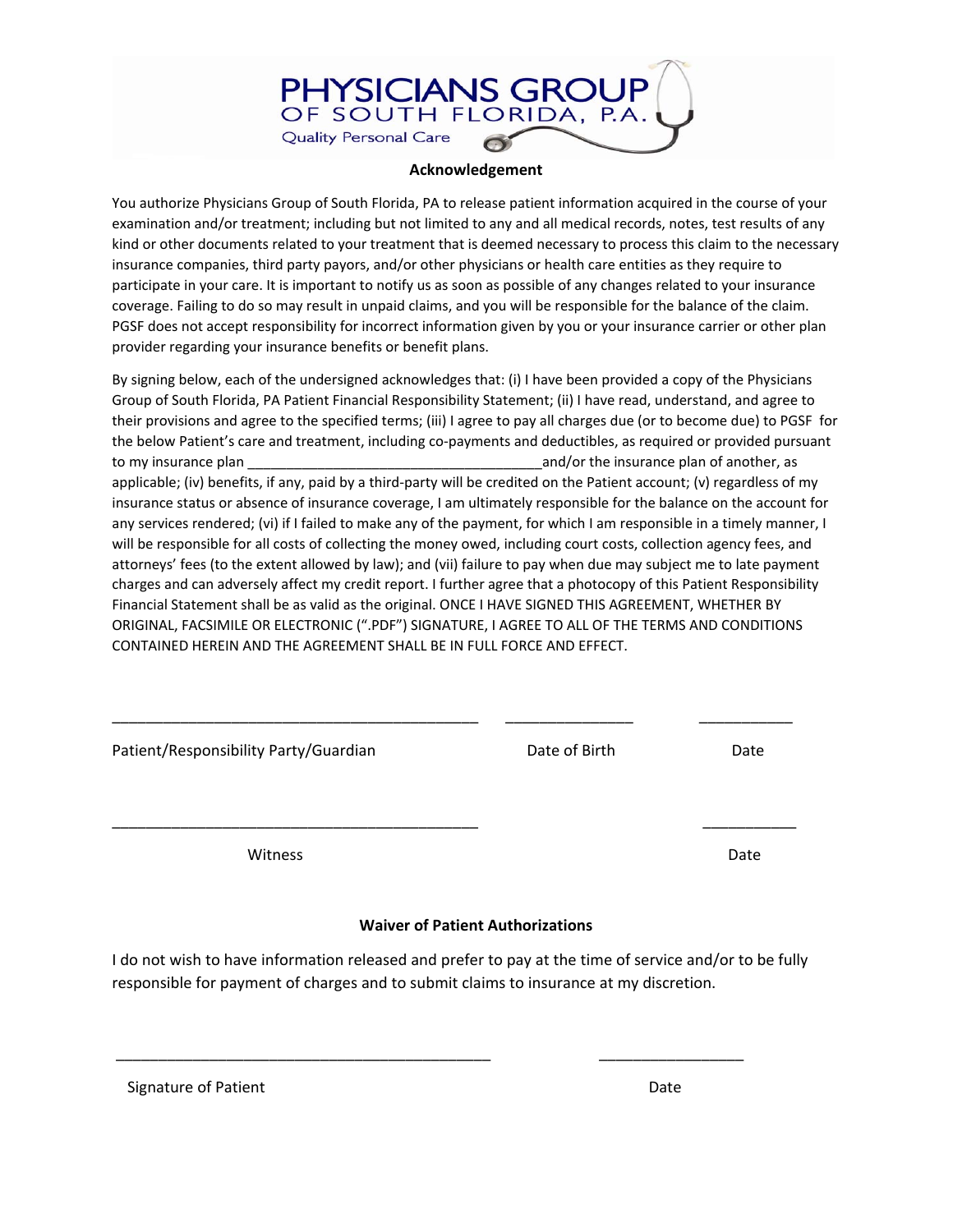#### **FORMA DEL CONSENTIMIENTO GENERAL CONSENTIMIENTO DE TRATAMIENTO**

Yo, \_\_\_\_\_\_\_\_\_\_\_\_\_\_\_\_\_\_\_\_\_\_\_\_\_\_\_\_\_\_\_\_\_\_\_\_\_\_\_\_\_\_\_\_\_\_\_\_\_, autorizo a Physicians Group of South Florida, P.A. a el medico, o el médico designado por él/ella, y a otros empleados a examinarme y tratarme. Yo también autorizo la examinacion, el tratamiento y los procedimientos considerado como necesarios por el médico, incluyendo pero no limitado a, el tomar radiografías, medicinas, examen de sangre, examen de la orina y otros tratamientos considerados como necesario. Yo estoy consiente que la practica de medicina no es una ciencia exacta y yo reconosco que no me han hecho una garantía o dado seguridad hacerca de los resultados van a obtener por medio de la examinacion y tratamiento.

Yo certifico que entiendo esta autorización.

\_\_\_\_\_\_\_\_\_\_\_\_\_\_\_\_\_\_\_\_\_\_\_\_\_\_\_\_\_\_\_\_\_\_\_\_\_\_\_\_\_\_ \_\_\_\_\_\_\_\_\_\_\_\_\_\_\_\_\_\_\_\_\_\_\_\_\_\_\_\_\_\_\_\_\_\_\_\_ Testigo Firma del Paciente

\_\_\_\_\_\_\_\_\_\_\_\_\_\_\_\_\_\_\_\_\_\_\_\_\_\_\_\_\_\_\_\_\_\_\_\_\_\_ \_\_\_\_\_\_\_\_\_\_\_\_\_\_\_\_\_\_\_\_\_\_\_ \_\_\_\_\_\_\_\_\_\_\_\_ El Paciente o Persona Autorizada Relación al Paciente Fecha

#### **NOTIFICACIÓN DE SEGURO DE MALA PRACTICA MEDICA**

Debido a la crisis del seguro de mala practica médica, su medico ha decidido no tener seguro de mala practica médica.

"Bajo la ley de Florida, los médicos requieren tener seguro de mala practica o de no ser asi, demostrar responsabilidad financiera para cubrir los reclamos potenciales de mala practica. SU MEDICO HA DECIDIDO NOTENER SEGURO DE MALA PRACTICA MÉDICA. Esto es permitido por la ley de Florida sujeto a ciertas condiciones; La ley de Florida impone penalidades contra médicos de sin seguro de mala practica que fallan en satisfacer demandas como resultado de recjuicios adversos que surgen de reclamos de negligencia médica. Esta nota es proporcionada conforme a a la Ley de Florida".

Reconocimiento:

Nombre del Paciente Firma del Paciente

#### **ASIGNACIONES DE BENEFICIOS DEL SEGURO MEDICÓ**

Yo autorizo que el pago por servicios medicos sean directamente hechos a Physicians Group of South Florida, P.A. y me responsabilizo a pagar cargos no cubiertos por mi seguro medico. Yo entiendo que soy responsable por cantidades aplicadas a mi deducible, co-pago y por servicios no cubiertos bajo mi poliza de seguro.

Yo reconozco que he recibido una copia de la poliza financiera de esta oficina.

\_\_\_\_\_\_\_\_\_\_\_\_\_\_\_\_\_\_\_\_\_\_\_\_\_\_\_\_\_ \_\_\_\_\_\_\_\_\_\_\_\_\_\_\_\_\_\_\_\_\_\_\_\_\_\_\_\_\_\_\_\_\_

Nombre del Paciente: La Fecha:

La Firma:

El Testigo: La Fecha: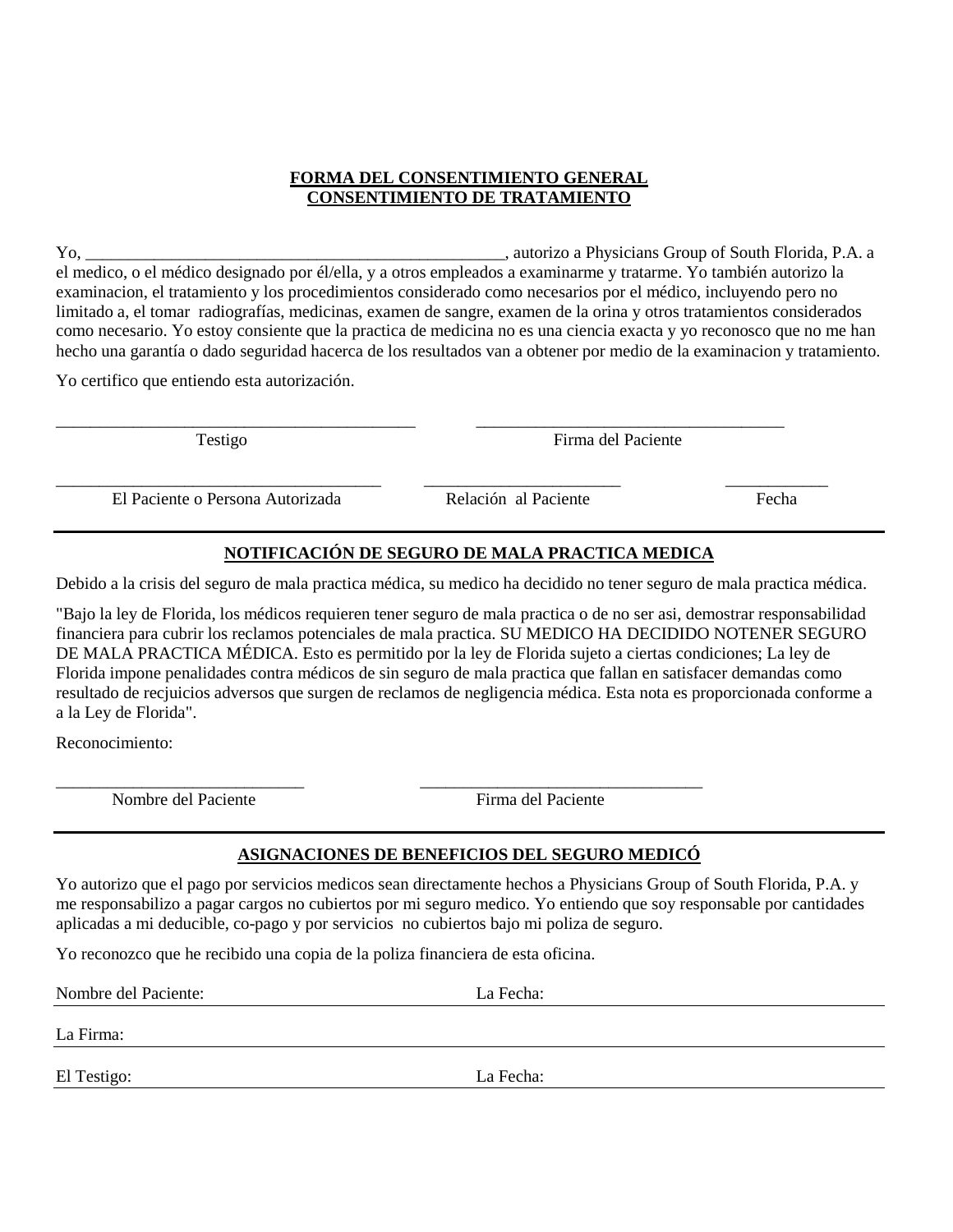## **AVISO DE HIPPA/HITECH NORMAS DE CONFIDENCIALIDAD**

EL PRESENTE AVISO DESCRIBE COMO PUEDE UTILIZARSE Y DIVULGARSE SU INFORMATION MEDICA Y COMO USTED PUEDE ACCEDER A ESA INFORMACION.

#### *LEALO CON ATENCION.*

Resumen:

Por ley, estamos obligados a ofrecerle nuestro Aviso de Prácticas de Privacidad (NPP). El paciente goza de los siguientes derechos:

- 1. El derecho a inspeccionar y copiar su información.
- 2. El derecho a solicitar correcciones a su información.
- 3. El derecho a solicitar restricciones.
- 4. El derecho a solicitar comunicaciones confidenciales.
- 5. El derecho a solicitar formas alternativas de comunicación.
- 6. El derecho a recibir un informe de divulgaciones
- 7. El derecho a recibir copias electrónicas de su información de salud
- 8. Los pagos directos. Si pagó de su bolsillo en su totalidad para un servicio específico, usted tiene el derecho de pedir que su PHI con respecto a ese tema no será divulgada a un plan de salud.
- 9. El derecho a recibir la notificación de una violación de la información de salud protegida.
- 10. El derecho a recibir una copia impresa de Aviso de Prácticas de Privacidad.

Queremos asegurarle que su información médica / de salud protegida es segura con nosotros. Este aviso contiene información acerca de cómo vamos a asegurar que su información permanezca privada

#### **RECONOCIMIENTO DEL AVISO DE PRÁCTICAS DE PRIVACIDAD**

Por la presente reconozco que he recibido una copia de la notificación de la práctica médica DE PRÁCTICAS DE PRIVACIDAD. Entiendo que la práctica me ofrecerá cambios de este AVISO DE PRÁCTICAS DE PRIVACIDAD debería ser modificada, cambiada o manipulada de ninguna manera "

\_\_\_\_\_\_\_\_\_\_\_\_\_\_\_\_\_\_\_\_\_\_\_\_\_\_\_ \_\_\_\_\_\_\_\_\_\_\_\_\_\_\_\_\_\_\_\_\_\_\_\_\_\_

Nombre del Paciente o Representante Firma del Paciente o Representante

Date

**\_\_\_\_\_\_\_\_\_\_\_\_** 

El Paciente se niega a firmar.

El Paciente esta imposibilitado de firmar: Porque: \_\_\_\_\_\_\_\_\_\_\_\_\_\_\_\_\_\_\_\_\_\_\_\_\_\_\_\_\_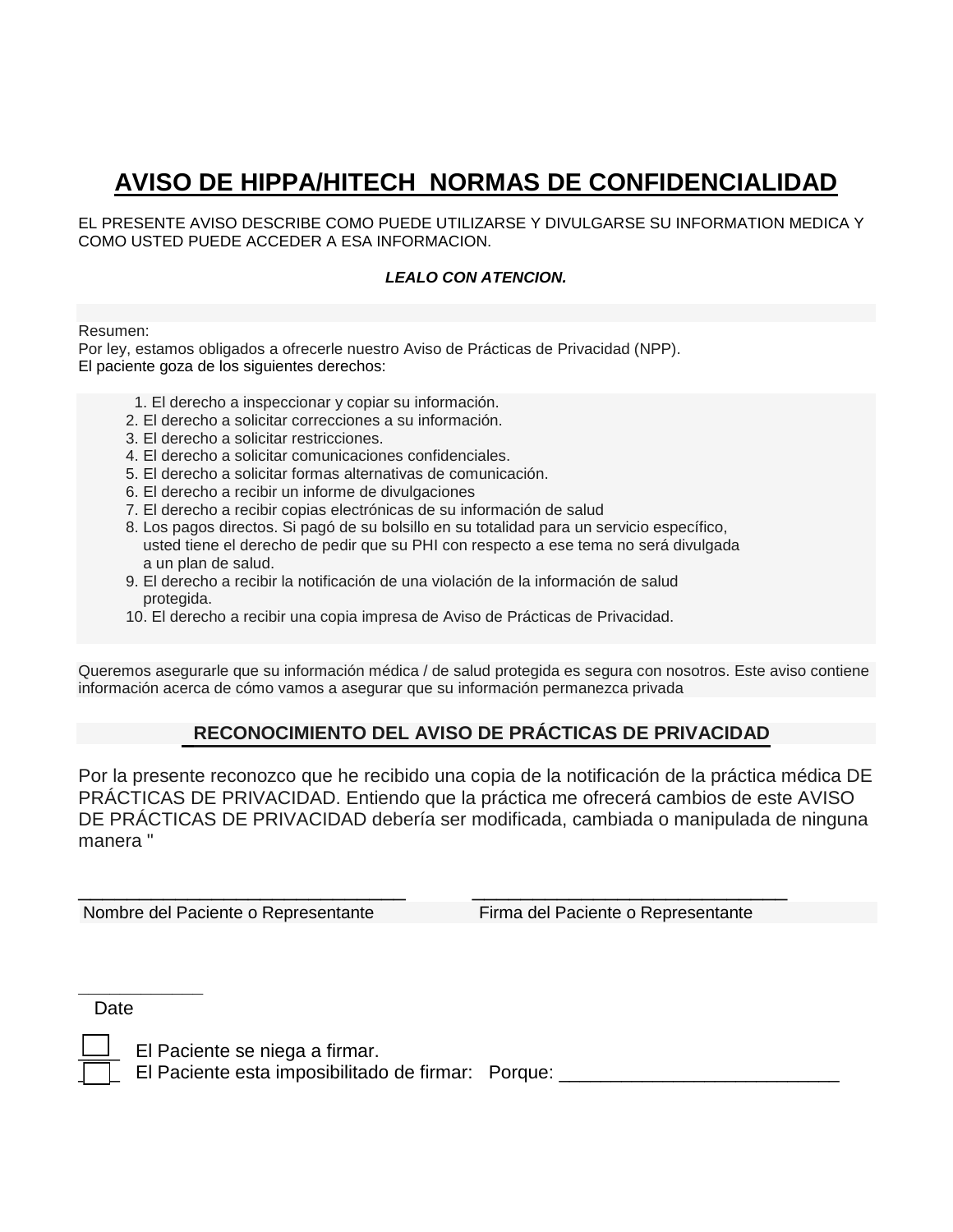# **AVISO DE NORMAS DE CONFIDENCIALIDAD**

EL PRESENTE AVISO DESCRIBE COMO PUEDE UTILIZARSE Y DIVULGARSE SU INFORMATION MEDICA Y COMO USTED PUEDE ACCEDER A ESA INFORMACION.

### *LEALO CON ATENCION.*

#### Resumen:

La ley nos exige suministrar a los pacientes el Aviso de Normas de confidencialidad de nuestro establecimiento, que describe como puede utilizarse y divulgarse su informacion medica y establece las formas en que el paciente puede accede a esta informacion.

El paciente goza de los siguientes derechos:

- 1. Derecho a acceder a la informacion y realizar copias.
- 2. Derecho a solicitor correcciones.
- 3. Derecho a solicitor restricciones.
- 4. Derecho a solicitor confidencialidad en las comunicaciones.
- 5. Derecho a solicitor un detalle de la informacion divulgada.
- 6. Derecho a recibir una copia impresa de este aviso.

Nuestro establecimiento tiene por objeto garantizar la seguridad de la informacion medica de sus pacientes y este aviso expone los metodos que se utilizaran para garantizar su confidencialidad..

## **ACUSE DE RECIBO DEL AVISO DE NORMAS DE CONFIDENCIALIDAD**

"*Por el presente declare que he recibido una copia del AVISO DE NORMAS DE CONFIDENCIALIDAD de este establecimiento. Comprendo que en caso de dudas o reclamos respect de mis derechos de confidencialidad puedo comunicarme con las personas cuyo nombre se indica mas arriba y que el establecimiento me entregara copias actualizadas de este AVISO DE NORMAS DE CONFIDENCIALIDAD siempre que ese efectuen correcciones, modificaciones o cambios de cualquiera naturaleza".*

Nombre del Paciente o Representante (letra de imprenta)

**\_\_\_\_\_\_\_\_\_\_\_\_\_\_\_\_\_\_\_\_\_\_\_\_\_\_\_\_\_\_\_\_\_\_\_\_\_\_\_\_ \_\_\_\_\_\_\_\_\_\_\_\_\_\_\_\_\_\_\_\_\_** Firma del Paciente o Representante e a contra la parte del Date



El Paciente se niega a firmar.

El Paciente esta imposibilitado de firmar: Porque: \_\_\_\_\_\_\_\_\_\_\_\_\_\_\_\_\_\_\_\_\_\_\_\_\_\_\_\_\_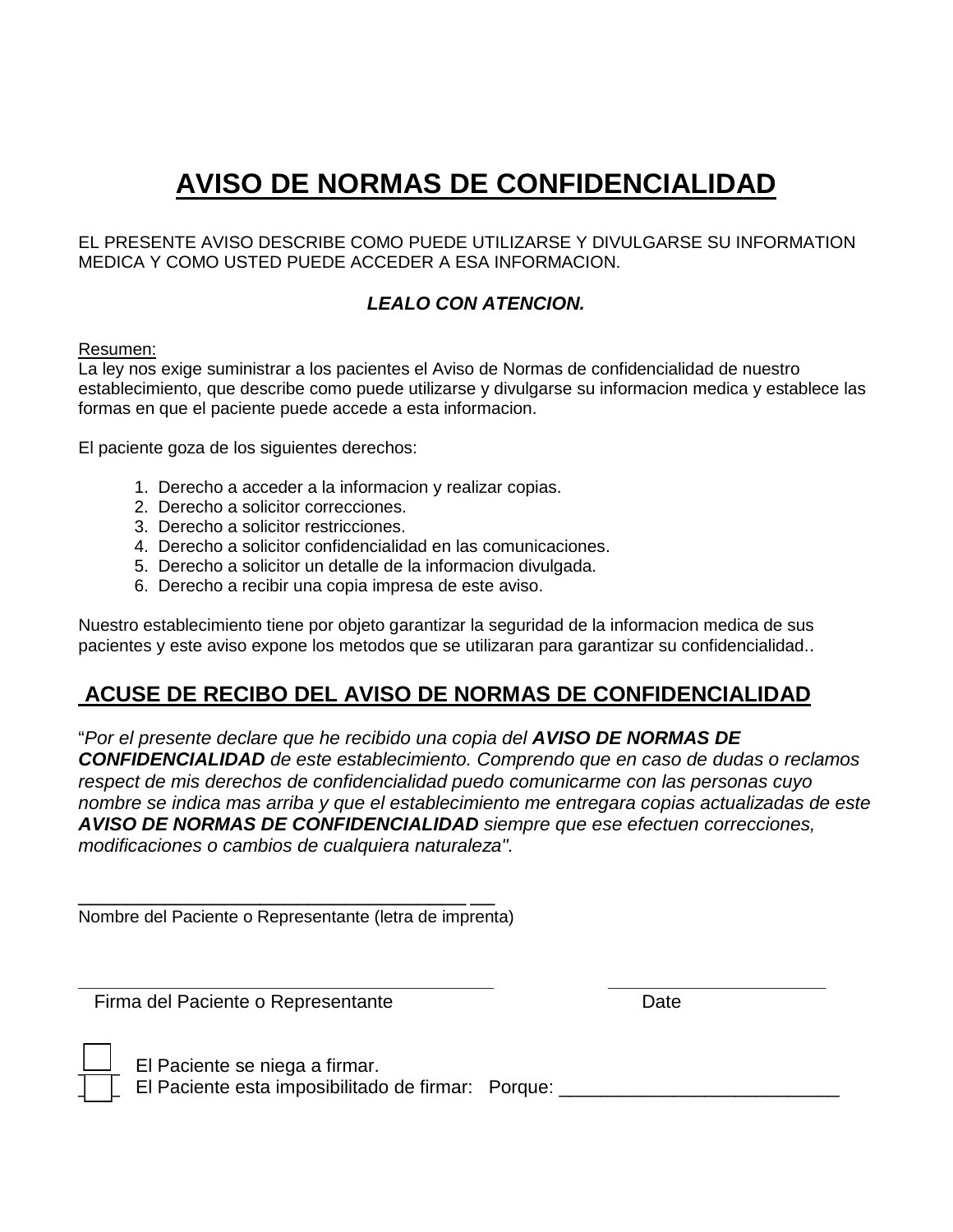# Medical Release Form

Your medical records are strictly confidential. The Health Information Portability and Accountability Act (HIPAA) restricts practices from releasing any information without your written permission.

Your new Primary Care Physician would like to know your past medical history including information regarding past illnesses and conditions to best treat you.

To allow us to obtain a copy of your records from your previous doctor(s) or primary care physician, please complete and sign the attached records release form.

Please ask us if you need additional forms.